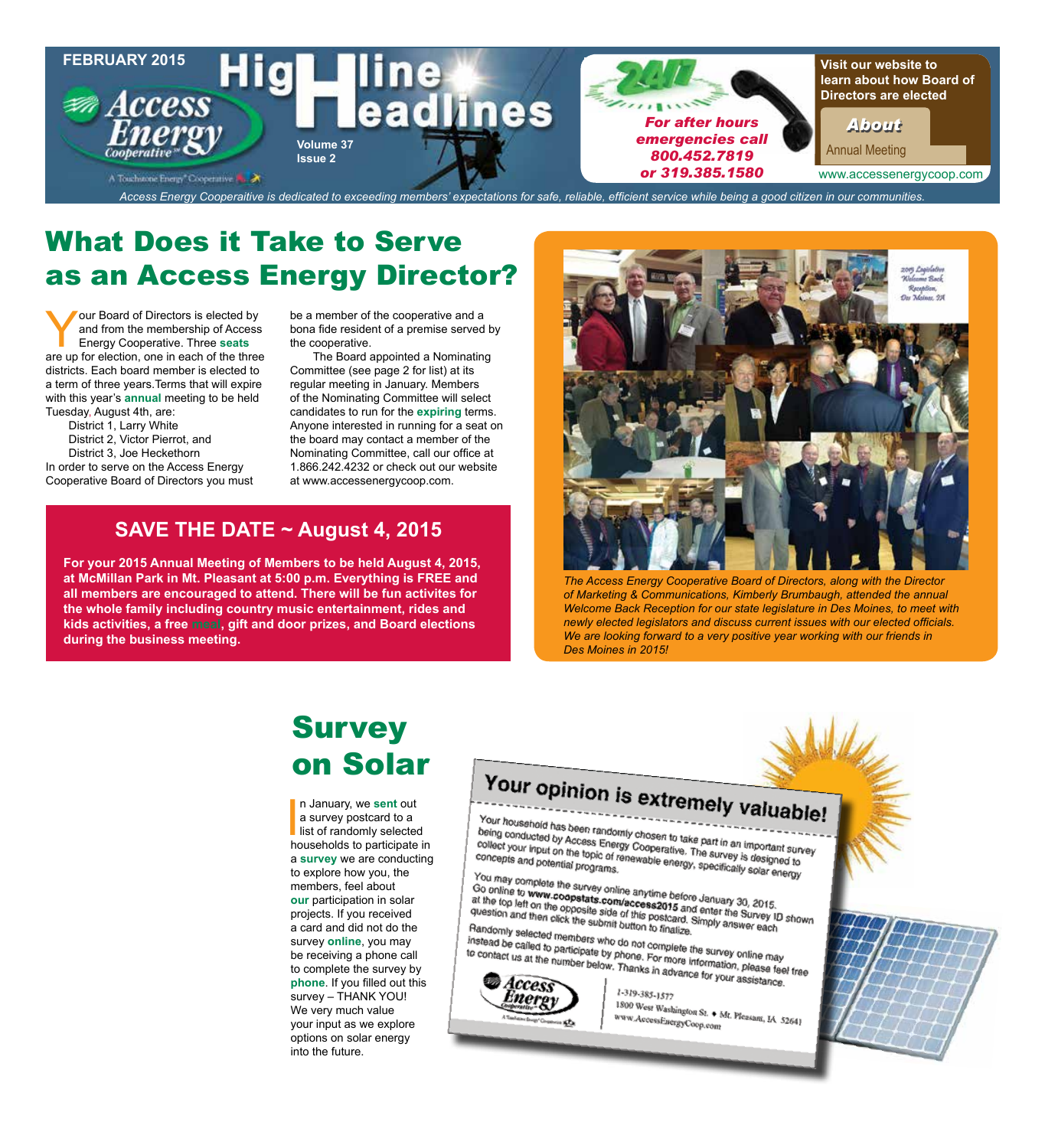### Manager's Corner



### General Manager/CEO Robert Swindell

e have a lot going on at your Cooperative. I want to share a couple of them. First, we have a number of contractors working throughout our service territory. We currently have three contractors working rebuilding lines as part of our FEMA Mitigation Project. By early March, I expect to have a total of

five contractors working in the system. Presently we have Croft Electric out of Troy, Missouri working in the Donnellson area; Echo Powerline LLC from Bunkie, Louisiana is working near Lockridge; and Highline Construction from Paynesville, Minnesota is working around Batavia. Later this winter Kiowa Line Builders from Tipton, Missouri will begin construction in the Demark area; and Gray's Electric from Oakland, Georgia will be working between Mount Pleasant and Fairfield. When completed later this year we will have rebuilt over 180 miles of line. The funding for these projects is shared between FEMA, The Iowa Homeland Security & Emergency Management Department (HSEMD) and your cooperative. FEMA will provide 75% of the funds, HSEMD will cover 10% of the funds and the Cooperative will provide 15% of the funds for projects.

#### **SOLAR SURVEY**

We recently sent out a request to a number of members asking them to participate in an online survey to measure the membership's interest in solar power. Members receiving the postard who don't respond on-line may receive a phone call to complete the survey. I hope that you will all take part in the survey either on-line or by phone. Your voice on the cooperative's potential investment in solar is critical to our decision making. Based on the results, we may look into ways that your cooperative can provide solar options to members that may be interested.

In closing this month, I want to pay my respects to two people that we lost recently, who over the years contributed to the success of your cooperative. Helen Perrott retired in 1994 as our Billing Supervisor after over 37 years of service to the cooperative. Dwight Krebill served on the Board of Directors of the cooperative for 26 years, retiring from the board in 2012. Dwight held several officer positions including President of the Board. Dwight also represented the cooperative as Director on the Northeast Missouri Power Board of Directors. I am grateful to have had the privilege of working with them both.

### **2015 NOMINATING COMMITTEE MEMBERS**

**DISTRICT I** Gene Mellinger, Stockport Susie Greiner, Douds Kenneth Whitham, Fairfield

**DISTRICT II** Cliff Hunsaker, Mt. Pleasant Bob Scarff, Mt. Pleasant Charles Sutter, Mt. Pleasant

**DISTRICT III** Brad Lake, Ft. Madison Myrna Folker, Donnellson Brian Burk, Wever

# Call Us For Safety Information Before Starting A Solar or Wind Project

Oncern for community is at the heart of our cooperative<br>business model, which is why the safety of our member-<br>owners and employees is our top priority. A commitment to<br>safety is present in every aspect of our business whe business model, which is why the safety of our membersafety is present in every aspect of our business, whether it involves linemen working on power poles and lines, workers in our offices, or member-service personnel educating students about ways to stay safe around electricity.

In recent years, we've been tying more **renewable** energy into our portfolio, and today, some member-owners are exploring the option of owning a wind turbine or solar system. Each type of energy source, including wind and solar, requires careful consideration of the unique safety needs of that particular resource.

In the case of a rooftop solar system, the International Fire Code requires a construction permit, specific signage and markings, properly spaced access points, and smoke ventilation, just to name a few. All renewable energy generation systems within the **state** must have a safety inspection by either a local city inspector or the Iowa Department of Public Safety.

#### **WHAT DOES THIS MEAN TO YOU?**

If you are considering investing in a renewable energy system for your property, contact Access Energy Cooperative at the beginning of your research and planning process. We will help you to understand the necessary requirements to ensure your system is safely and properly interconnected to the power grid. Iowa law requires that customers notify their electric utility before interconnecting any generation source and that an interconnection agreement is in place. These measures are to ensure the safe and reliable operation of the system and to protect our member-owners and employees who interact with the power grid. If our **linemen** are not aware of an interconnected system, they could be at risk of a serious injury when working on the distribution system.

Contact a member of the Access Energy Cooperative team today if you would like more information about renewable energy.

### **STATEMENT OF NON-DISCRIMINATION**

**This Institution Is An Equal Opportunity Provider And Employer.**

If you wish to file a Civil Rights program complaint of discrimination, complete the USDA Program Discrimination Complaint Form, found online at http://www.ascr.usda.gov/complaint\_filing\_cust.html, or at any USDA office, or call (866) 632-9992 to request the form. You may also write a letter containing all of the information requested in the form. Send your completed complaint form or letter to us by mail at U.S. Department of Agriculture, Director, Office of Adjudication, 1400 Independence Avenue, S.W., Washington, D.C. 20250-9410, by fax (202) 690-7442 or email at program.intake@usda.gov."

#### **COOPERATIVE INFORMATION**

**Access Energy Cooperative** 1800 West Washington Street P.O. Box 440 Mount Pleasant, Iowa 52641

**Phone:** 319.385.1577 **Toll free:** 866.242.4232 **Fax:** 319.385.6873

#### **Website:**

www.accessenergycoop.com **Facebook** facebook.com/AccessEnergyCoop **Twitter** twitter.com/AccessEnergyC **Email:** contactus@accessenergycoop.com

#### **Office Hours:**

Monday-Friday (closed Saturday, Sunday, & Holidays) Office: 7:30 a.m. to 4:00 p.m.

Billing & account information can be accessed 24/7 by calling our office or by visiting our website.

Payments can be placed in the dropbox under the flag pole.

Visa and Mastercard accepted.

**After Hours Emergencies call:** 319.385.1580 or 800.452.7819

#### **General Manager/CEO:** Robert Swindell **Editor:** Kimberly Brumbaugh **Assistant Editor:** Cherity Wibben

#### **Officers and Directors:**

| Jerry Barker                                |                     | District 2 President |
|---------------------------------------------|---------------------|----------------------|
| Fred Hickenbottom District 1 Vice President |                     |                      |
| Joseph Heckethorn District 1 Secretary      |                     |                      |
| Marvin Newton District 3 Treasurer          |                     |                      |
| David Hollingsworth District 1 Director     |                     |                      |
| Larry White                                 | District 2 Director |                      |
| Ronald Campbell                             | District 2 Director |                      |
| Marvin Holtkamp                             | District 3 Director |                      |
| <b>Victor Pierrot</b>                       | District 3 Director |                      |

Highline Headlines is published by Access Energy Cooperative, 1800 West Washington Street, P.O. Box 440, Mount Pleasant, IA 52641, Phone: 319.385.1577 Highline Headlines (ISSN 1066-7989) is published monthly for \$2.04 per year, per member by Access Energy Cooperative, 1800 West Washington Street, P.O. Box 440, Mount Pleasant, IA 52641 and at additional offices. Periodical postage paid at Mount Pleasant, IA.

POSTMASTER: send address changes to HIGHLINE HEADLINES, P.O. Box 440, Mount Pleasant, IA 52641-0440.

Copyright 2001, Access Energy Cooperative.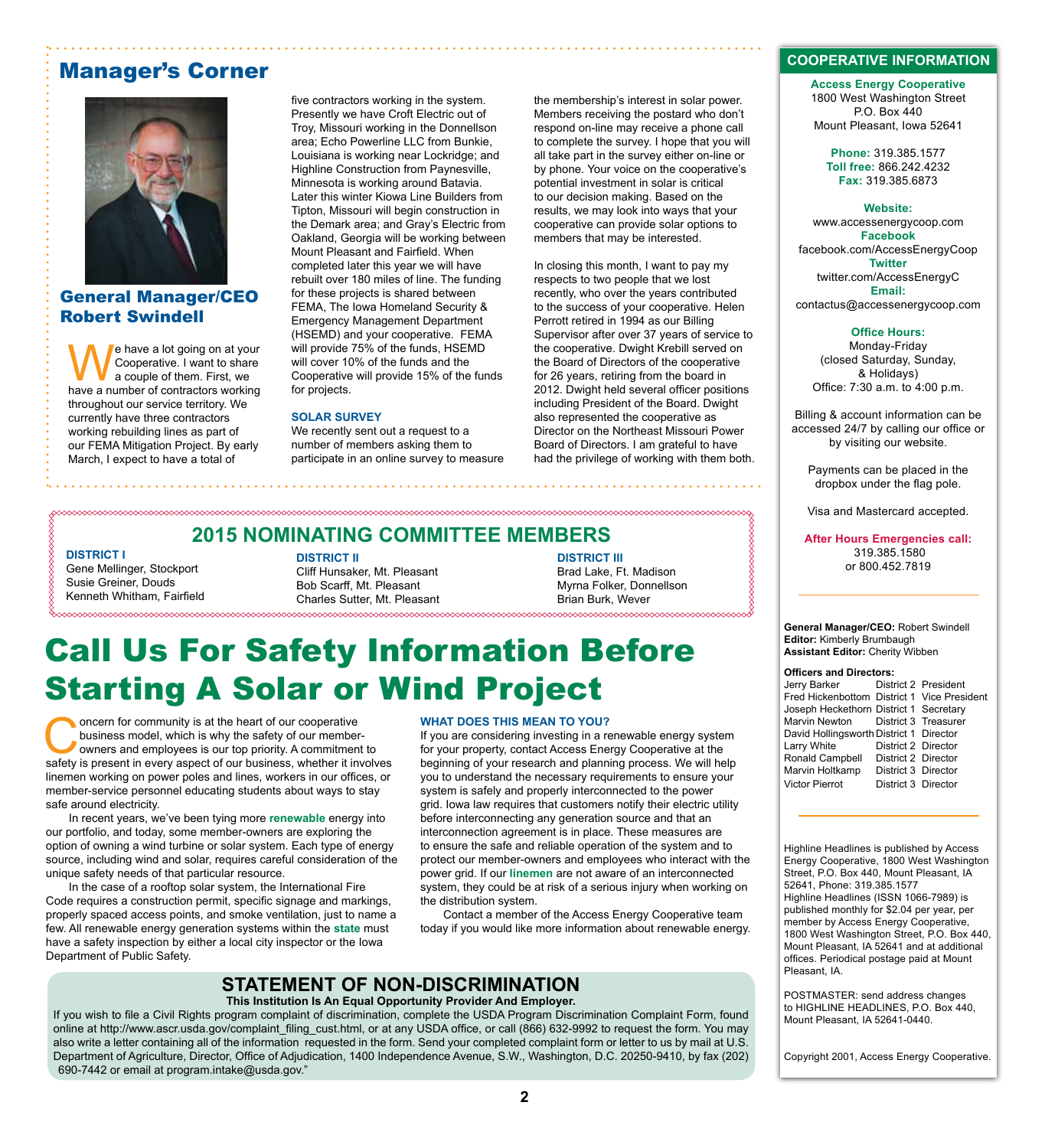### Compare Heating Sources for Efficiency

ccording to the U.S. Department of<br>Energy, heating and cooling account<br>for nearly half of the energy use in<br>a typical U.S. home making it the largest Energy, heating and cooling account for nearly half of the energy use in a typical U.S. home, making it the largest energy expense for most households. While few people enjoy spending money on home heating fuels, most of us are willing to pay for it for our comfort.

Here is some help in determining the most economical heating method to **evaluate** the cost per unit of heat. This is referred to as a British thermal unit (Btu).

#### **EVALUATING COST PER UNIT OF HEAT FOR PROPANE AND ELECTRICITY**

- The Btu content per gallon of propane is 91,500 Btu.
- The Btu content for electricity is 3,413 Btu per kilowatt-hour (kWh).
- It takes 26.8 kWh to equal the Btu content of one gallon of propane.

Using the U.S. Energy Information Administration's table on residential propane and electricity rates for November 2014, \$2.40 per gallon, excluding taxes, and 13.01 cents per kWh, we arrive at the following calculation for electric heat:

*26.8 kWh x 13.01¢ = \$3.49* If we used only Btu content to determine the best energy source for home heating, it would appear that propane is less costly than electricity if the price for propane is below \$3.49 per gallon.

**EFFICIENCY MUST ALSO BE CONSIDERED** While we may have determined the cost of the actual heat content, what matters even more is the cost of the **useable** heat (warmth). A propane furnace may have an efficiency rating from 80-95%. Using a 90% efficient propane furnace for an example, (which means 10 percent of the Btus are not converted to useable heat), here is the math:

*91,500 Btu-10% Btu loss = 82,350 Btu* So now it only requires 24 kWh to equal the delivered Btu content of propane. *24 kWh x 13.01¢ = \$3.12*

#### **ELECTRIC HEAT IS 100 PERCENT EFFICIENT**

What may surprise most consumers is that the least efficient electric heating system delivers 100% efficient heat. Yes, electric resistance heat (i.e., space heaters,

baseboard heating) is 100 percent energy efficient. Every single Btu in a kilowatthour is delivered as useable heat. So if you are paying more than \$3.12 per gallon of propane for a 90% efficient propane furnace, it would be cheaper to use electric resistance heat.

#### **PUMPING UP EFFICIENCY**

There are even more efficient electric heating systems called heat pumps. An airsource heat pump is at least 250 percent energy efficient. How is it so efficient?

In the heating mode, heat pumps do not use electric energy to create heat; they use it to pump heat into your home through a reversal of the refrigeration process. Air source heat pumps are equipped with some type of auxiliary heat for those times when temperatures are near freezing or dip below. The typical back-up is in the form of electric resistance heat strips, but there is also a dual fuel propane option.

In calculating the Btu's per kilowatt hour for a heat pump we use this formula:

*3413 Btu x 250% = 8532 Btu.* This means that it only takes 9.65 kilowatts using an air source heat pump to deliver the same amount of warmth as a 90% efficient propane furnace.

*9.65 kWh x 13.01= \$1.25* You would need to purchase propane at or below \$1.25 per gallon to break even with the cost of home heating using an air source heat pump. Efficiency increases even more sharply when looking at the 350+% efficiencies of a geothermal (water source) heat pump. An additional advantage of geothermal systems is that they can be equipped to provide free water heating most of the year.

#### **PROVIDING RELIABLE ENERGY FACTS – REGARDLESS OF FUEL TYPE**

At Access Energy Cooperative, we believe it is our responsibility to provide members with reliable energy facts regardless of fuel type so you can get the most from your energy dollars. We are committed to helping you find the best energy solution for your budget and lifestyle and hope you will consult with your local co-op before making any big home-heating decisions. *Source: Anne Prince*

# Access to Energy **Efficiency**

very five years, we are required to set energy efficiency goals, develop programs to<br>achieve those goals, then file our five-year-plan with the lowa Utilities Board and the<br>lowa Attorney General's Office of Consumer Advoca achieve those goals, then file our five-year-plan with the Iowa Utilities Board and the Iowa Attorney General's Office of Consumer Advocate. We recently filed our 2015- 2019 energy efficiency plan; and collectively, Iowa's electric co-ops will invest almost \$80 million from 2015-2019 and the energy savings are expected to total nearly 3.2 billion kWh over the life of the measures installed, which represents enough electricity to power more than 290,000 homes for a full year.

Access Energy Cooperative, with the help of NE Power Electric Cooperative, and AECI (our power suppliers), plans to invest \$2,510,750 in energy efficiency programs, incentives and rebates for member-owners over the next five years. Some of our current rebates and incentives include:

- Replacing outdoor area lighting that needs attention with LED lighting
- Commercial and industrial lighting rebates
- Residential and Commercial heat pump and water heating rebates

• Free residential energy audits and cost-shared commercial and industrial energy audits Your participation in these programs could result in a cumulative 78,757,336 kWh of energy saved over the life of those measures being installed during this five-year period.

Why would an electric company offer incentives for our members to use LESS of our product? Access Energy Cooperative is different from most businesses; we are a not-forprofit electric cooperative owned by those we serve. What's in your best interest is in our best interest. We are committed to helping you use energy wisely as we work to provide power that is safe, reliable, efficient, and environmentally responsible.

We encourage you to visit our website at www.accessenergycoop.com, or contact our Member Services department at mktg@accessenergycoop.com for information on our programs. If you've participated in our energy efficiency programs previously, thank you!

### Members Saving on Prescriptions

n 2014, members saved over \$8000 on their prescriptions.



In 2014, members saved over \$8000 on their<br>prescriptions.<br>To find out more on the discounts offered check<br>out our website at www.accessenergycoop.com. It's To find out more on the discounts offered check

easy to save–you just have to show your card to participating merchants.

If you own a business and would like to offer a discount for the card, please contact Kim Brumbaugh at kbrumbaugh@accessenergycoop.com or call our office at 1.866.242.4232.



### *Tip of the Month* Energy Efficiency

*Did you know that 90 percent of the energy used to operate a washing machine comes from using hot water? A simple switch from hot to cold can save a great deal of energy! Also, consider air drying or even line drying to save even more household energy. Source: U.S. Department of Energy*